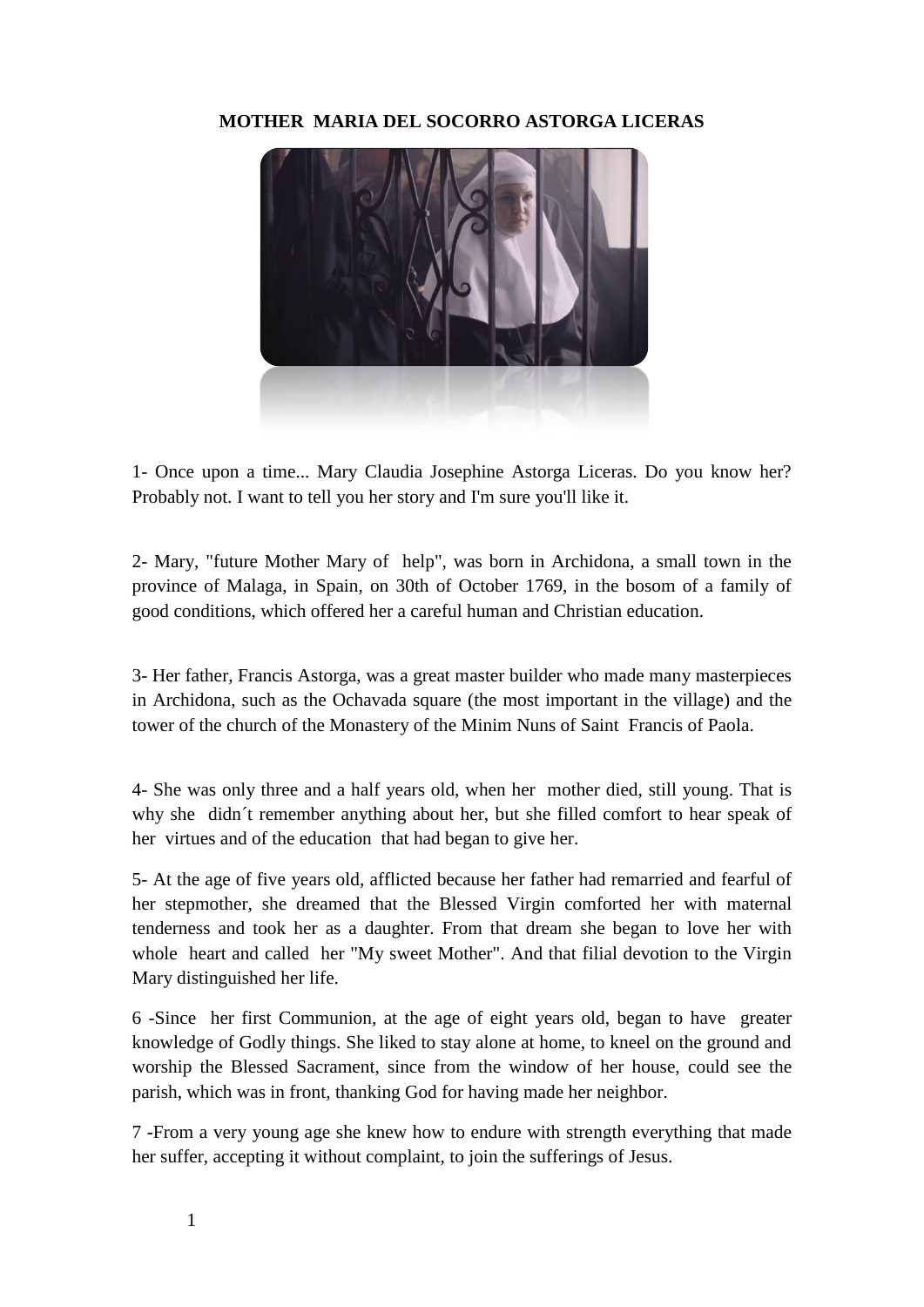8 -At the age of fourteen, they made her a marriage proposal and Mary was very troubled without knowing how to respond. She did not discuss it with anyone, not even with her parents, but went crying to her "Sweet Mother", asking for light to know the will of God. As she was praying, she understood that her "Sweet Mother" wanted her to be a nun.

9- With this new light, her desire to be religious increased and, full of fervor, she began to fast more frequently and to secretly keep her food, to give it as alms to the poor.

10 – She therefore decided to talk to her father about the vocation to religious life that she already felt strongly. This one was a man of deep faith, did not object, on the contrary he told her that he was very happy that she wanted to be religious, because if marriage state was good, religious life was better.

11 - But where did the Lord wanted her? The response did not take long. One day, during the novena of St. Francis of Paula, Mary was in the church of the Victory of the Minim Monks and there, while praying before the Blessed Sacrament, asking for light, she was invaded by so much inner recollection that she understood that the Lord wanted her to be a Minim Nun of St. Francis of Paula.

12 - The long-awaited day of her entry into the monastery came on August 28, 1799. The night before, Mary prepared herself with fervor to receive the novice habit of the Minim Nuns. She did not want invitations nor give farewell to her family and friends, rather she preferred to live that transcendental moment of her life in prayer and recollection.

13 -That night she did not sleep and the next morning she got up very early, asked her father for the blessing and went to church to confess and receive the Holy Communion. Upon receiving the Eucharist she felt her beloved lord caress her soul content with her good resolutions.

14 -The Provincial priest of the Minims giving her permission to enter with the Minim Nuns, gave her the name of ''Help'', saying that this was the name that God wanted her to have, so Mary will be Mother Mary of Help.

15 - Her beloved Spouse prepared her with the gift of inner recollection to her Profession, which celebrated on August 29, 1800. With all fervor she embraced religious life, animated by the desire to fulfill with fidelity the new obligations she had contracted with the Profession!

16 -The first office assigned to her was that of nurse. With heroic charity she assisted the most serious and contagious sisters, who continually requested her, so much so that she barely left her time to go to the community prayer. Despite so much work, she felt full of joy because she contemplated the face of the suffering Jesus in each sick person and could meditate on his Passion.